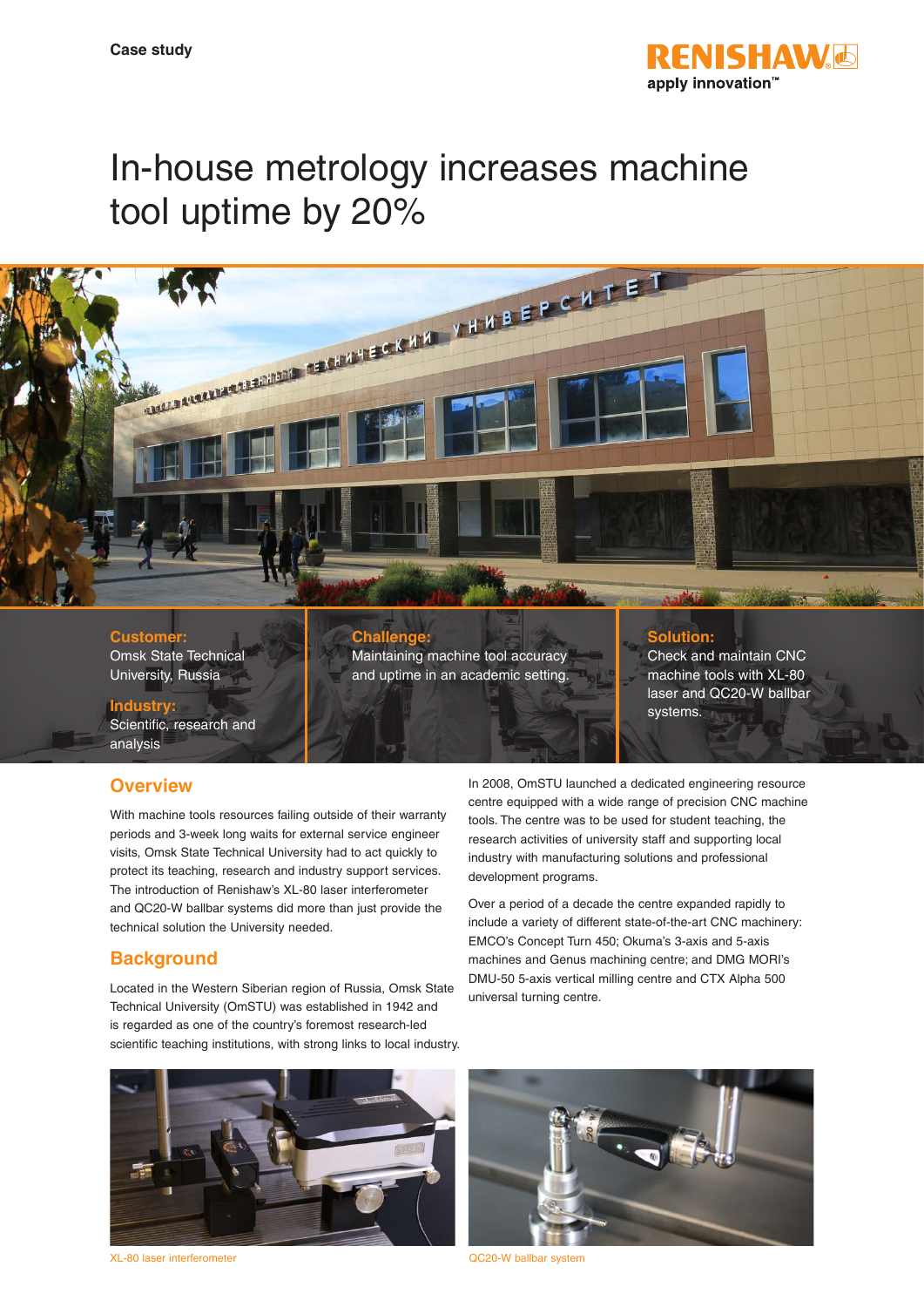#### **Challenge**

OmSTU, like any other organisation investing in high-value CNC machinery, has the assurance of an extended purchase warranty period, typically for five years, covering breakdowns, damages and faults, including parts and labour costs.

During this time, the machine tool supplier takes care of all maintenance and calibration requirements. For an academic institution like OmSTU, such warranties are vital for keeping teaching and research facilities operational and helping to significantly reduce the overall cost of ownership.

The challenge for the University was how best to maintain their machine tools once the warranties had run out. Beyond the warranty period, with limited in-house resources, OmSTU was finding it increasingly difficult to keep its machine tool lab fully operational.

Natural wear-and-tear on its wide range of CNC machines saw an increasing need for troubleshooting, calibration and equipment repair, and with lead times on external service engineer visits being as long as three weeks, OmSTU needed an alternative, more efficient solution.

#### **Solution**

With the intention of moving machine tool calibration checks and maintenance in-house, OmSTU senior management invited equipment proposals from the world's leading metrology technology manufacturers.

The solution would need to be easy-to-use and be able to support the University's complete range of high-speed multiaxis CNC machine tools, enabling University staff to very accurately measure both static and dynamic positioning parameters, and make necessary adjustments and repairs.

After careful examination of the different offers submitted, OmSTU chose a Renishaw equipment solution comprising the XL-80 laser interferometer and QC20-W wireless ballbar systems.

Aleksandr Koltsov, Senior Lecturer at OmSTU said, "We chose the Renishaw solution for a variety of reasons. Firstly, Renishaw's metrology equipment was already included in Russia's state register of measuring instruments. Secondly, the manufacturer offered a comprehensive warranty and service support package. And finally, the company's specialists actually came to the University and demonstrated the equipment, which convinced us that it was the right choice."

 The decision to purchase Renishaw metrology equipment has proved to be a great investment in our students' futures. The experience students gain in using equipment of such quality and reliability provides a strong foundation for their future professional development.

#### **Omsk State Technical University (Russia)**



Laser calibration using a Renishaw XL-80 laser interferometer system